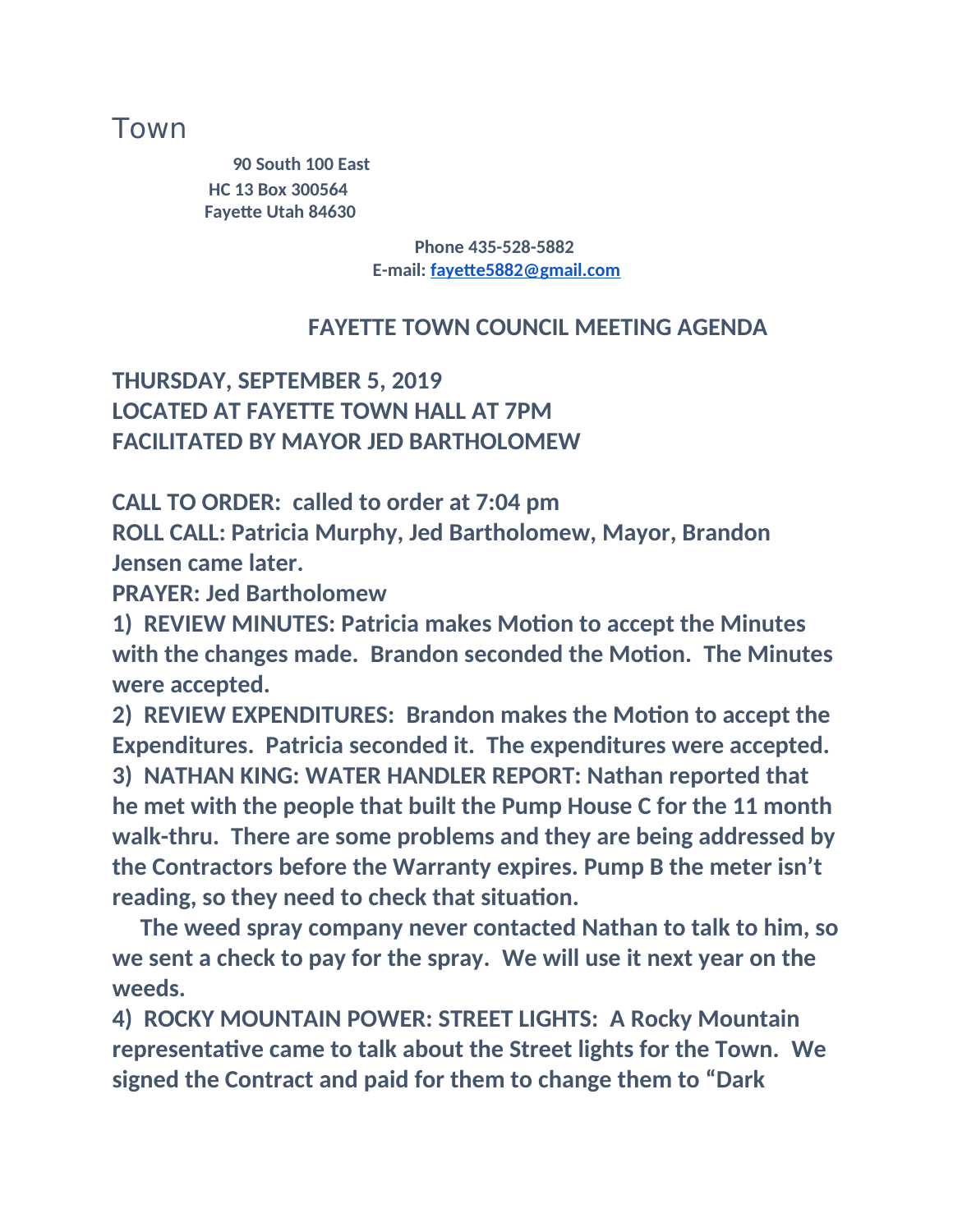**Lights". There will be 23 lights changed and 1 pole will be replaced. We don't have a date yet but he will get back to us soon.**

**5) BURNS HOME AT 180 SOUTH MAIN: The Contractor and Property owners came to tell us about building a home at 180 South Main. All permits have been signed and just needed the Town approval.**

**6) IPS ORDINANCE: Saved until next Council Meeting**

**7) ANIMAL CONTROL: NOISE NUISANCE: Saved until next Town Council Meeting, because problem was taken care of.**

**8) CEMETERY CLEAN-UP: WEED CONTROL: Jed's family have been going up at least every month to weed the Cemetery and he needs to get some help because it is getting too much for them. We need to talk more about what can be done next meeting.**

**9) PROPOSAL: GIVING EACH TOWN HOUSEHOLD \$100 BECAUSE OF THE AUDITOR'S STATEMENT TO THE TOWN: DIRECT VOTE ON AUDITOR'S REPORT ABOUT PAYING CITIZEN'S: Patricia made a Motion to pay the Citizen's back some money to help with the Town Crisis. She said that many suffered from Depression and lack of trust. This would help them get through this situation.**

**Jed and Brandon both said "NO" and said that we need to provide the Citizen's with better roads with this money.**

**10) REPAYMENT PERCENTAGE TO WATER AND ROAD FUND? : The Council discussed the % that should be allocated for Water and Roads from the Repayment account. They decided on Water 40% and Roads 60%. Brandon makes the motion to do 40-60 split. Patricia seconds it and the Motion passed.**

**11) SHELDON MELLOR'S WATER SHARES: Sheldon came tonight to try to get his shares of water fixed. He would like to figure out what is going on and wants to have them put on certificates for him. The Mayor said he would look into it again and get back to him.**

# **CITIZEN'S CONCERNS**